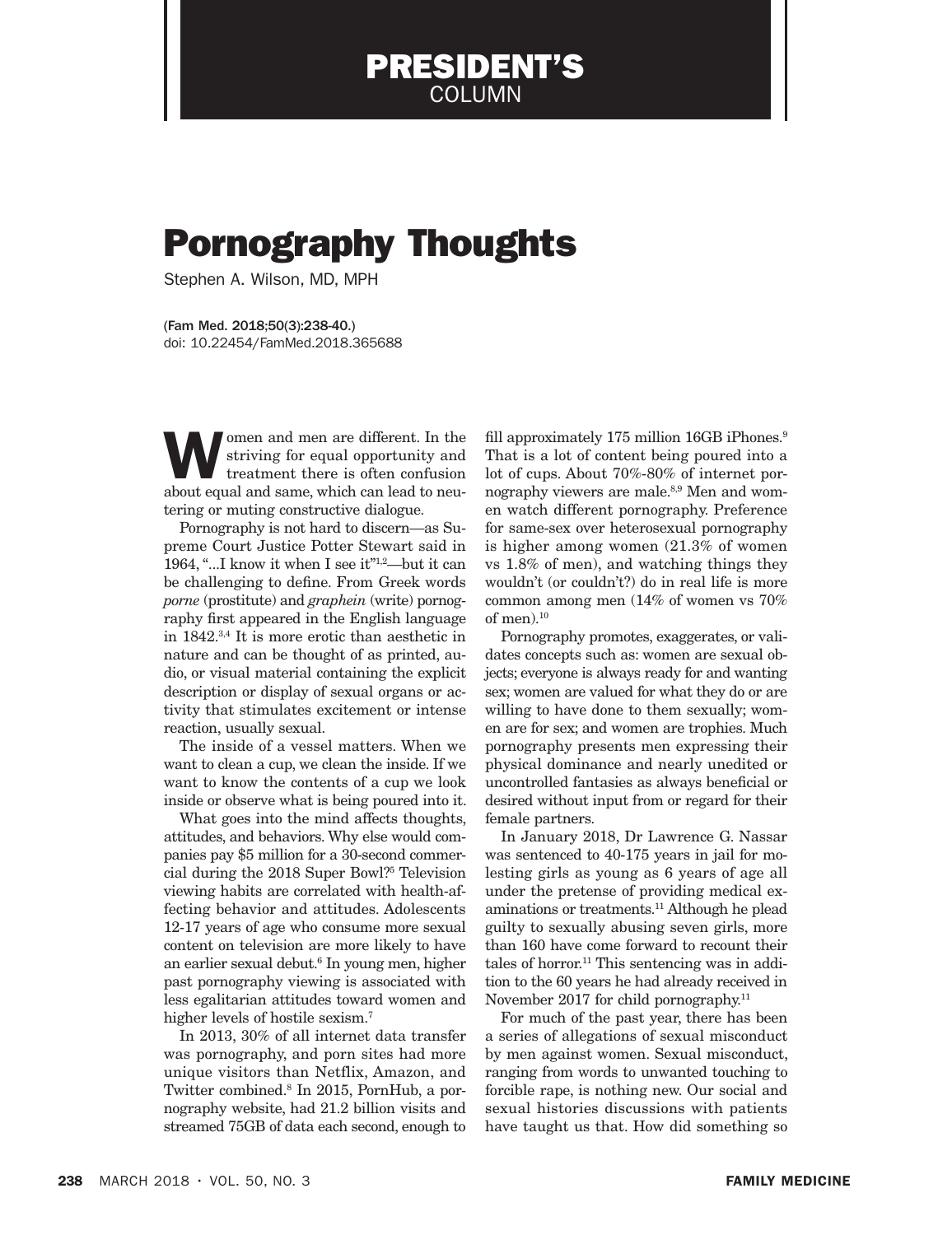long standing and well known become such hot news? Incidents that affect the rich and powerful get more attention. The initial person accused was a prominent, wealthy Hollywood movie producer and career maker who supported the "right" causes and people, and said the "right" things. While the scope of his deplorable behavior and sexual misconduct were prolific and ugly, that amongst his victims were many rich, prominent, white women provided necessary substrate and energy to foment a sustained negative public response and backlash.12,13

Sex-specific rates and directionality of pornography viewing and sexual misconduct, abuse, and assault are reminders: men and women may be equal, but we surely are not the same. Two dissimilar things, however, can be equally esteemed, treated, and valued. People with more than one child experience this daily: each has different strengths, weaknesses, needs, gifts, ways of bringing sorrow and joy; but all are loved and valued equally.

The realities of this present, ephemeral, sullied world have potential implications in medicine for the health of our workplace and patients. For the health of our workplace, so long as the standard is the standard, and opportunities for attaining it are equal, how one gets to it or manifests it can vary greatly. Too often people misconstrue following the path to success as meaning following in the same footsteps and trajectory. Some stride longer; some have bigger feet; some have a larger backpack; some start further above or below on the path.

That path has enough challenges; sex and gender should not be additional. Be kind, be wise, and listen. Would you want or accept your mother or daughter being treated "that" way? Would you say or do "those things" with your parents or progeny present? If a female colleague comes with a concern or negative experience, listen without interruption, judgement, or blame.

For the health of our patients, including questions about pornography in the social or sexual history can yield useful contextualizing biopsychosocial information. Perhaps physicians should ask about pornography more often, especially as part of adolescent care, mood disorders, and erectile dysfunction.

Is pornography a type of public health issue? It is more pervasive than tobacco, alcohol, drugs, and firearms, all things that have regulatory parameters on them in order to promote

or protect public health and safety. One regulatory example would be to require pornography websites to be ".xxx" to make it easier for parents or anyone so inclined to erect cyberbarriers. Another would be to increase resources for research on the effects of pornography on mood and behavior and for (re)education of those whose main teacher about sex and sexuality has been pornography.

Pornography affects how young people think about sex, and how men think about and approach women.14 Most people drink alcohol without becoming alcoholics. Most people who smoke cigarettes do not get lung cancer, but the vast majority of people who get lung cancer smoked cigarettes. Regardless, in efforts to be our brother's keeper, we take action to help prevent and treat the results of suboptimal, even self-injurious decision making in these and other areas of behavior that affect health. Just because pornography might not be not creating an army of sexual assaulters does not mean it is not negatively impacting the mind, which governs thoughts, which governs attitudes, which governs the acceptability of actions. Be it for size, rate of pour, or rate of fill, some cups are more likely to overflow their content than others. We can do more to be our brother's and sister's keeper.

CORRESPONDENCE: Address corrrespondence to Dr Wilson, University of Pittsburgh UPMC, Department of Family Medicine, 4420 Bayard Rd, Suite 520, Pittsburgh, PA 15213. 412-383-1550. wilsons2@upmc.edu.

## References

- 1. Gewirtz P. On "I know it when I see it." (Supreme Court Justice Potter Stewart's famous opinion regarding pornography). Yale Law Journal. January, 1996. https://www.thefreelibrary. com/On+%22I+know+it+when+I+see+it.%22+(Supreme+Cou rt+Justice+Potter+Stewart's...-a017945685. Accessed February 4, 2018.
- 2. Oyez. Potter Stewart. https://www.oyez.org/justices/potter\_stewart Accessed February 4, 2018.
- 3. Pornography. In Oxford English Dictionary Online. https:// en.oxforddictionaries.com/definition/pornography. Accessed February 4, 2018.
- 4. Pornography. In Merriam-Webster.com. https://www.merriamwebster.com/dictionary/pornography. Accessed February 4, 2018.
- 5. Zarett EJ. How much do Super Bowl commercials cost in 2018? Sporting News. February 4, 2018. http:// www.sportingnews.com/nfl/news/super-bowl-2018-howmuch-do-super-bowl-commercials-cost-nbc-coca-colahyundai/1qap05f9qd6hd1kn2i9lahwlk3. Accessed February 4, 2018.
- 6. Collins RL, Elliott MN, Berry SH, et al. Watching sex on television predicts adolescent initiation of sexual behavior. Pediatrics. 2004;114(3): e280-e289.